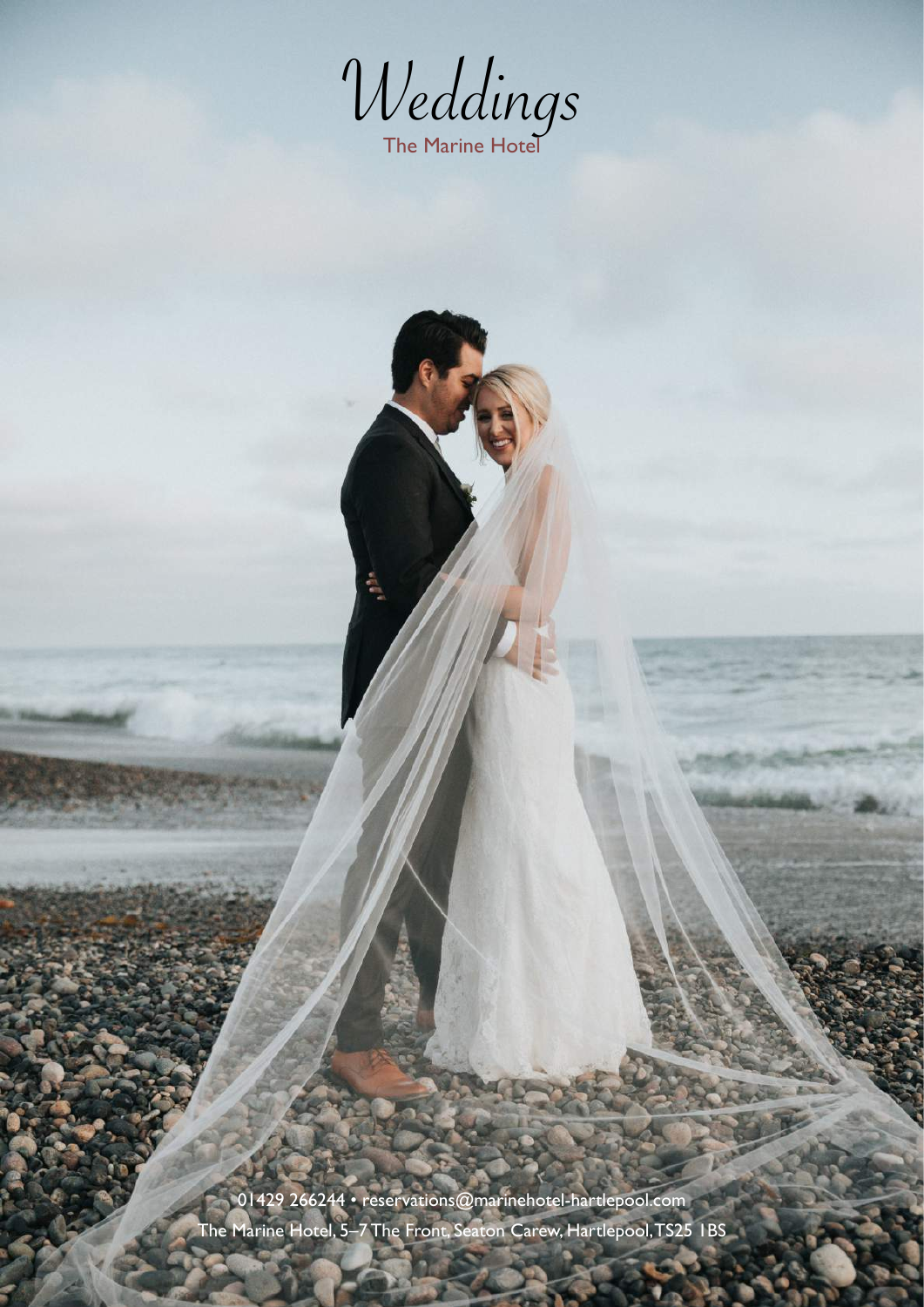

# Weddings at The Marine Hotel

Congratulations on your forthcoming wedding and thank you for your interest in holding your special day at The Marine Hotel. Please find enclosed the weddings services that we can offer you for your special day.

We pride ourselves on being the leading Wedding Venue in Hartlepool, able to offer you a wedding day under one roof. Take the stress out of the day and let us and our expertise do everything for you…

We can cater for weddings up to 120 guests, offering a wide variety of All Inclusive Packages to suit any budget.

We offer a Delicious Choice of Menus and Drinks Packages for Wedding Breakfasts up to 90 guests.

Evening Receptions can be arranged for up to 120 guests, offering a delicious selection of hot and cold buffet menus.

We hold a Civil Marriage License enabling your guests to witness your vows in The Renaissance Room. You can enjoy the rest of your day at the same venue.

Our Resident DJ can be organised for your evening entertainment, or if you prefer, you can choose your own, or maybe even have a band to entertain your guests.

If you would like to arrange an appointment to view our facilities, please do not hesitate to contact us. One of our wedding co-ordinators will be happy to show you around and discuss in more detail your own personal requirements.

*From the moment you choose The Marine Hotel for your Special Day, we will give you all of the help and advice to make your day just as you want it.*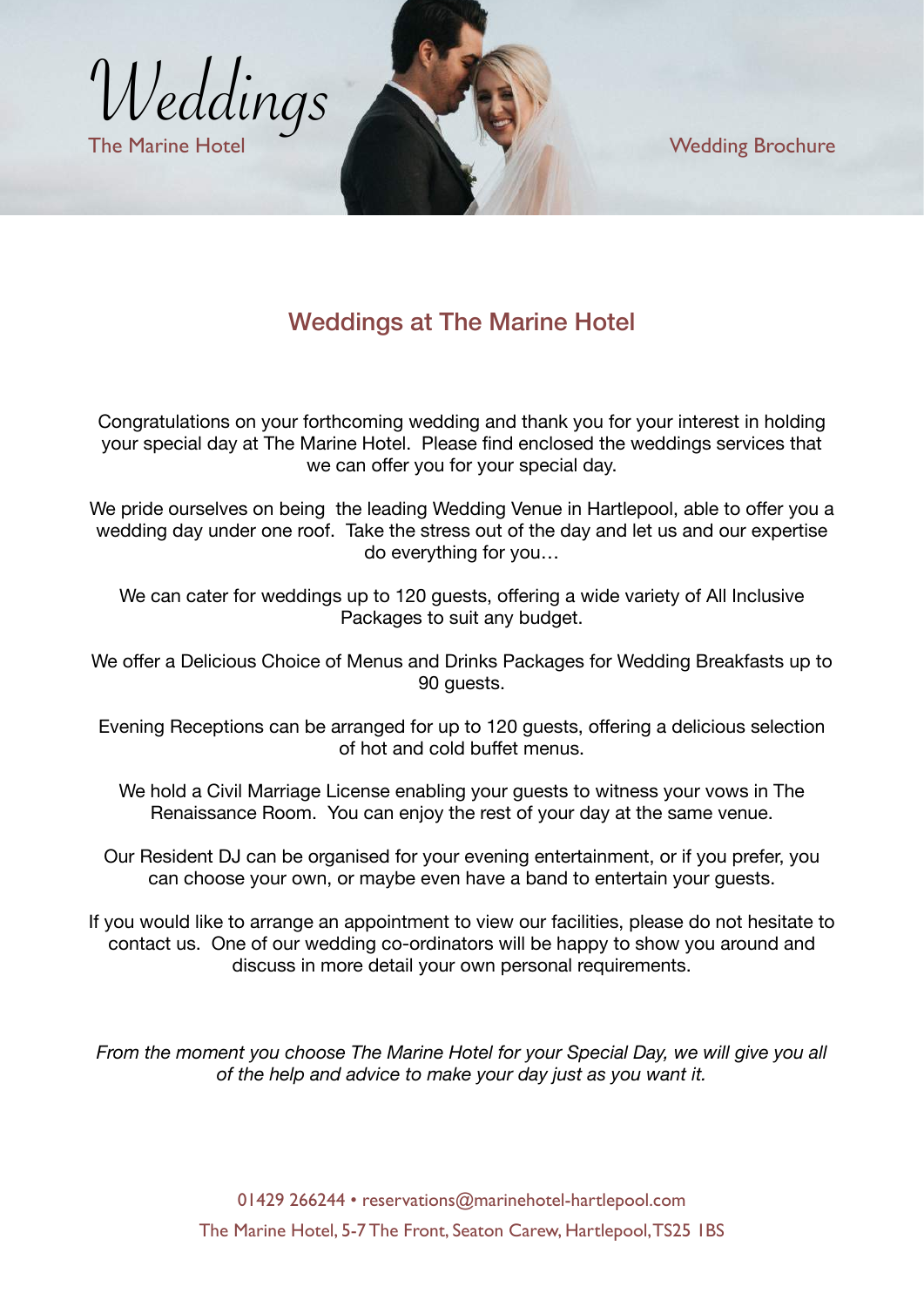

# The Marine Package

#### £2499

60 Daytime Guests 80 Evening Guests

Additional Daytime Guests E28 per adult (12 years and over) £16.00 per child Additional Evening Guests <br>
£12.50 per person

Package Includes:

- A dedicated wedding co-ordinator to help you with the planning process
- Three course wedding breakfast with coffee and mints for each daytime guest
- Glass of Red, White or Rose House wine per guest during the wedding breakfast
- Glass of sparkling wine to toast the newlyweds for each daytime guest
- Evening Buffet for all evening guests
- Crockery, Cutlery and Glass Hire
- Your own Master of Ceremonies
- Table Linen and White Linen Napkins
- Drinks on Arrival
- Cake Stand and Knife
- Use of Hotel Grounds and facilities for photography
- Free Hotel Parking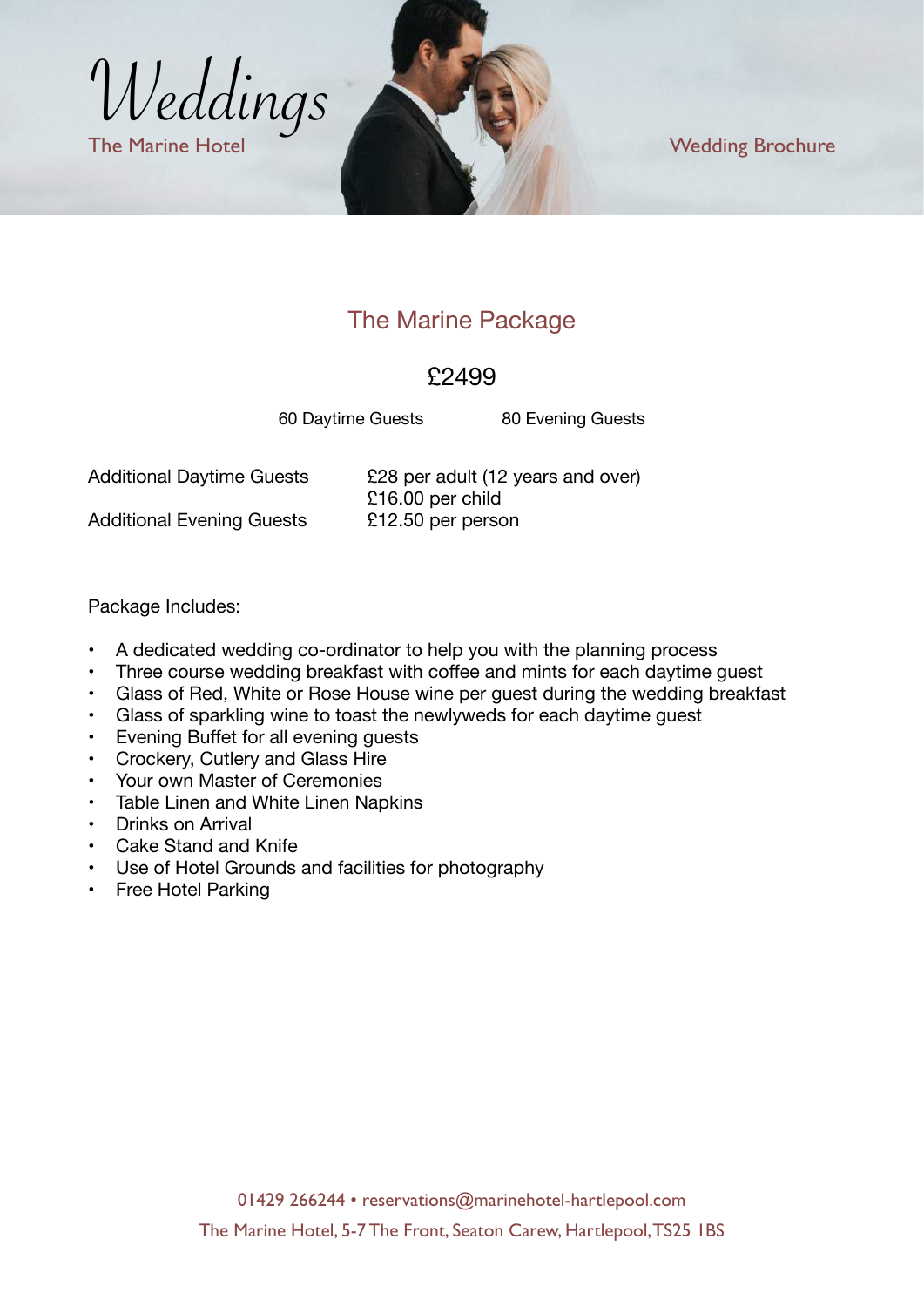

# The Endeavour Package

### £3499

60 Daytime Guests 80 Evening Guests

Additional Daytime Guests E30.50 per adult (12 years and over) £16.50 per child Additional Evening Guests £14.50 per person

Package Includes:

- A Dedicated wedding co-ordinator to help you with the planning process
- Three Course Wedding Breakfast with coffee and mints for each Daytime Guest
- Glass of Red, White or Rose House Wine per guest during the Wedding Breakfast
- Glass of Sparkling Wine to Toast the Newlyweds for each Daytime Guest
- Evening Buffet for all Evening Guests
- Crockery, Cutlery and Glass Hire
- Your own Master of Ceremonies
- Table Linen and White Linen Napkins
- Drinks on Arrival
- Cake Stand and Knife
- Use of Hotel Grounds and Facilities for Photography<br>• Free Hotel Car Parking
- Free Hotel Car Parking
- Ceremony Room Hire
- Complimentary Bridal Suite for the Bride and Groom with a Bottle of Sparkling Wine
- Evening DJ Entertainment from 7pm until Midnight
- Red Carpet Arrival
- White Chair Covers and Sashes for Ceremony and Breakfast Room
- Table Swag with Bows and Table Runners
- 10 Sets of Balloons and One Free Standing Balloon
- Traditional Aluminium Cardboard Post Box or Wishing Tree with Tags
- Decorative Scatter Crystals on Tables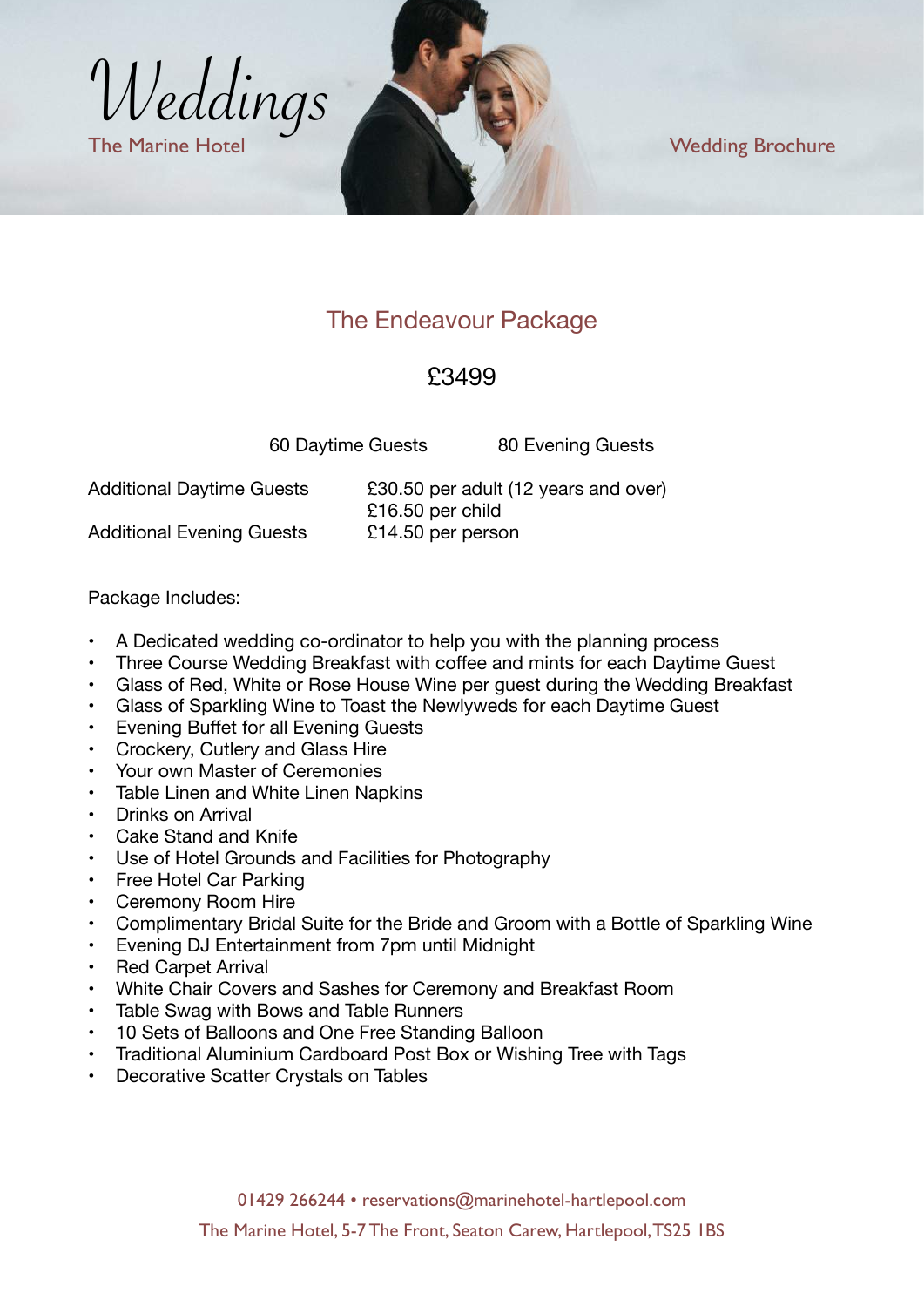

# The Marine and Endeavour Package

#### Wedding Breakfast Menu

Please Choose One From Each Section:

Leek and Potato Soup Smoked Salmon and Prawns, Rocket Salad & Wholegrain Mustard Dressing Ham Hock and Bacon Terrine, Spicy Beetroot Relish Mozzarella & Beef Tomato Salad, Pesto & Olive Oil

Thyme and Sage Baked Chicken Supreme, Creamed Potatoes and Leeks with a Red Wine Sauce Roast Leg of Pork, Fondant Potato, Apple Sauce & Pan Roast Gravy Dill and Lemon Salmon, New Potatoes & Asparagus with a Lemon Butter Sauce Braised Topside of Beef, Horseradish Dumplings, Mushrooms and Smoked Bacon Jus

> White Chocolate and Raspberry Cheesecake, Chantilly Cream Lemon Meringue Pie, Raspberry Compote & Pouring Cream Cinnamon & Honey Bread and Butter Pudding, Creme Anglais Chocolate Profiteroles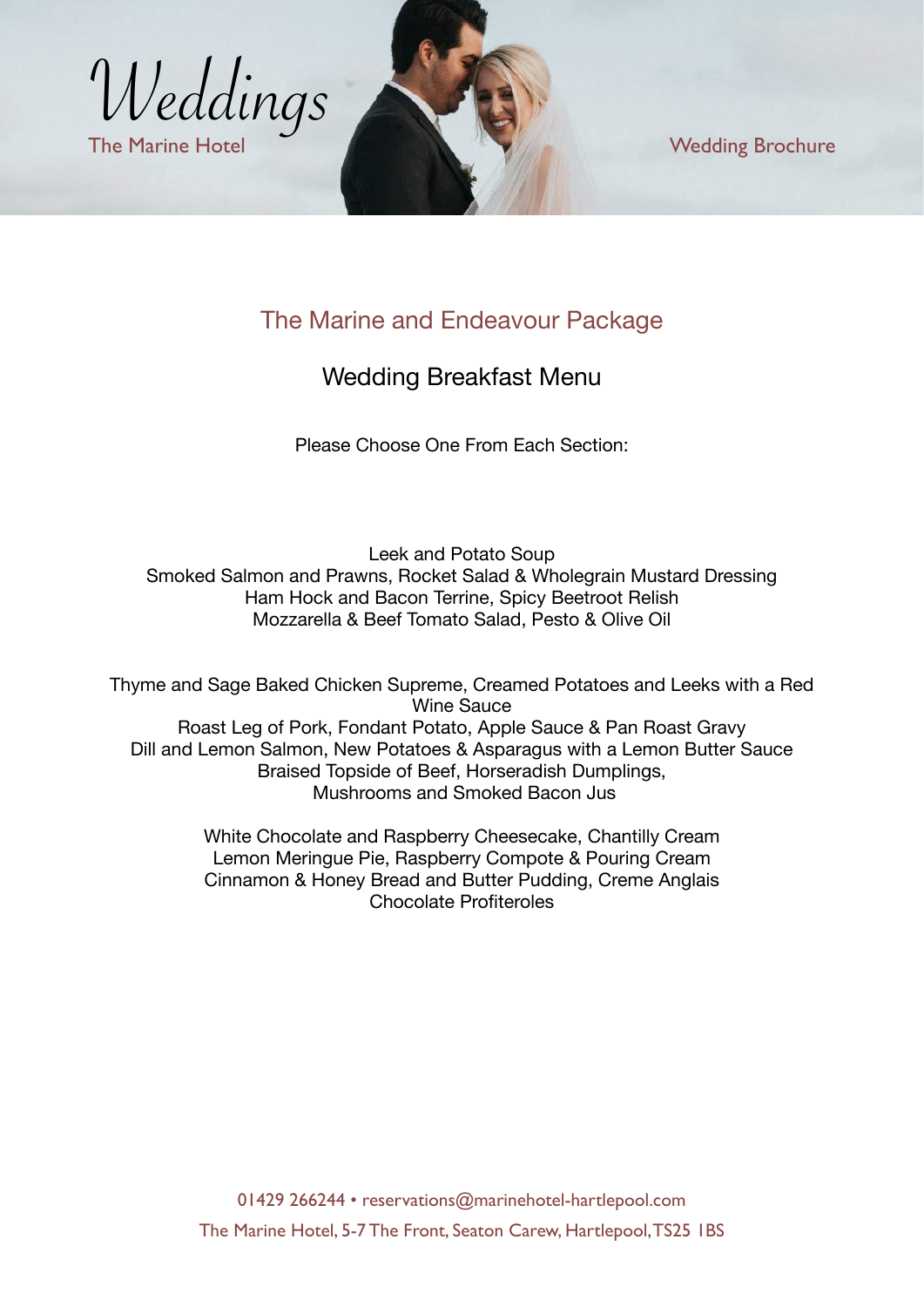

# The Renaissance Package

#### £3999

60 Daytime Guests 80 Evening Guests

Additional Daytime Guests E36.00 per Adult (12 Years and Over) £18.50 per Child Additional Evening Guests <br>
£14.50 per person

Package Includes

- A Dedicated Wedding Co=ordinator to help you with the Planning Process
- Three course Wedding Breakfast with Coffee and Mints for each Daytime Guest
- Glass of Red, White or Rose House Wine per Guest during the Wedding Breakfast
- Glass of Sparkling Wine to Toast the Newlyweds for each Daytime Guest
- Canapes for 60 Daytime Guests
- Evening Buffet for 80 Evening Guests
- Crockery, Cutlery and Glass Hire
- Your Own Master of Ceremonies
- Table Linen and White Linen Napkins<br>• Drinks on Arrival
- Drinks on Arrival
- Cake Stand and Knife
- Use of Hotel facilities and Grounds for Photography
- Free Hotel Car Parking
- Ceremony Room Hire
- Complimentary Bridal Suite for the Bride and Groom with a Bottle of Sparkling Wine<br>• Complimentary Overnight Stay for the Bride or Groom the Evening Before the Big Da
- Complimentary Overnight Stay for the Bride or Groom the Evening Before the Big Day
- Evening DJ Entertainment from 7pm until Midnight
- Red Carpet Arrival
- Champagne Breakfast for Bride and Groom
- White Chair Covers and Sashes for Ceremony Room and Breakfast Roomwith decorative artificial flowers bows at end of rows
- Table Swag with Bows and Table Runners
- Centre Piece (Choice of Five) Set on Glass Plates and Wooden Logs
- Decorative Scatter Crystals and Tea Lights on Tables
- Traditional Aluminium Postbox or Wishing Tree with Tags
- Staircase Dressed with Organza
- Customised Name Cards and Table Plan

01429 266244 • [reservations@marinehotel-hartlepool.com](mailto:reservations@marinehotel-hartlepool.com)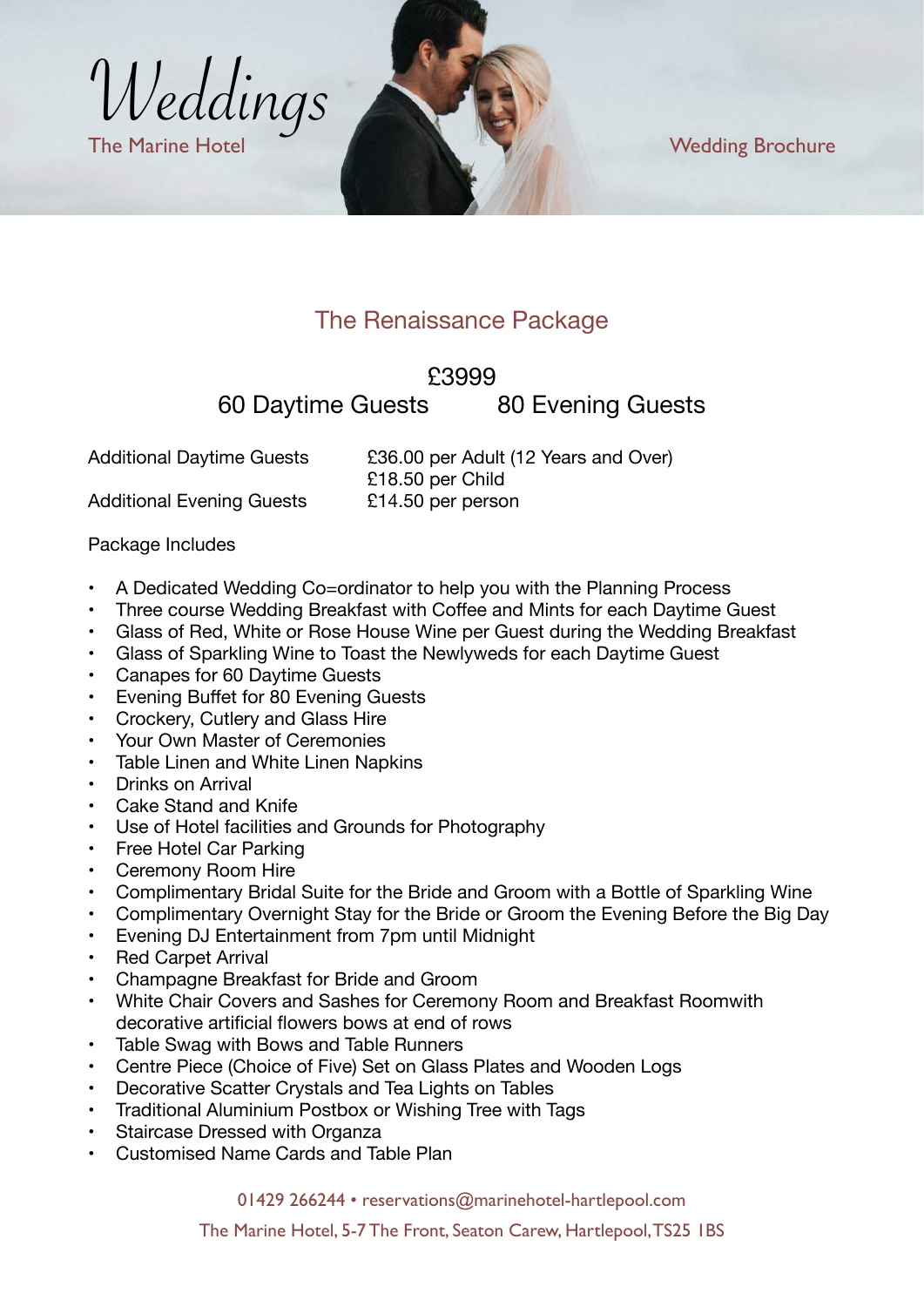

# The Renaissance Package

#### Canapés

Please Choose Three From The Selection Below

Pate and Caramelised Red Onion on Toasted Malt Loaf Mini Beef and Horseradish Yorkshire pudding Smoked Salmon and Creamed Cheese on Crackers Vegetable Spring Rolls Chicken Parmesan Bites

#### Wedding Breakfast Menu

Please Choose One From Each Section

Leek and Potato Soup Smoked Salmon and Prawns, Rocket Salad and Wholegrain Mustard Dressing Ham Hock and Bacon Terrine, Spicy Beetroot Relish Mozzarella & Beef Tomato Salad, Pesto and Olive Oil

Thyme & Sage Baked Chicken Supreme, Creamed Potatoes and Leeks with Red Wine **Sauce** 

Roast Leg of Pork, Fondant Potato, Apple sauce & pAN roast Gravy Dill & Lemon Salmon, New Potatoes and Asparagus with a Lemon Butter Sauce Braised Topside of Beef, Horseradish Dumplings, Mushrooms & Smoked Bacon Jus

> White Chocolate and Raspberry Cheesecake, Chantilly Cream Lemon Meringue Pie, Raspberry Compote & Pouring Cream Cinnamon & Honey Bread and Butter Pudding, Cream Anglais Chocolate Profiteroles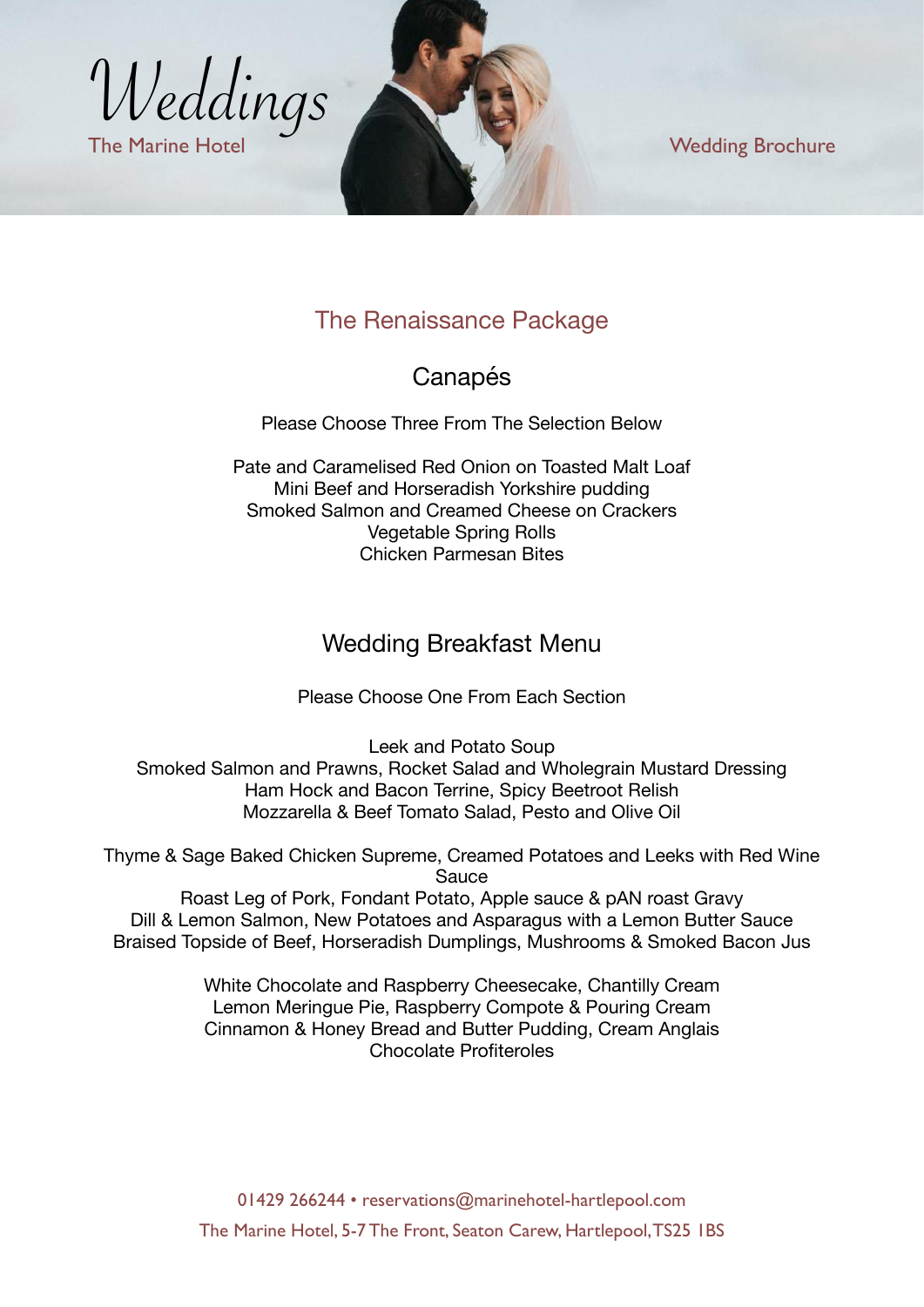

# Children's Menu

Pre Orders are Required for Children

**Starters** 

Homemade Soup Served with Bread Roll & Butter Honeydew Melon served with Forest Fruits

Main Course

Meal of Your Choice (Same as meal chosen on Adults Menu) Chicken Nuggets, Chips & Beans Sausage and Mash with Yorkshire pudding and Gravy

**Desserts** 

Chocolate Fudge Cake served with Whipped Cream Mixed Ice Cream Sundae

Baby Bowls are available for Children under 2 Years @ £5.00 per bowl.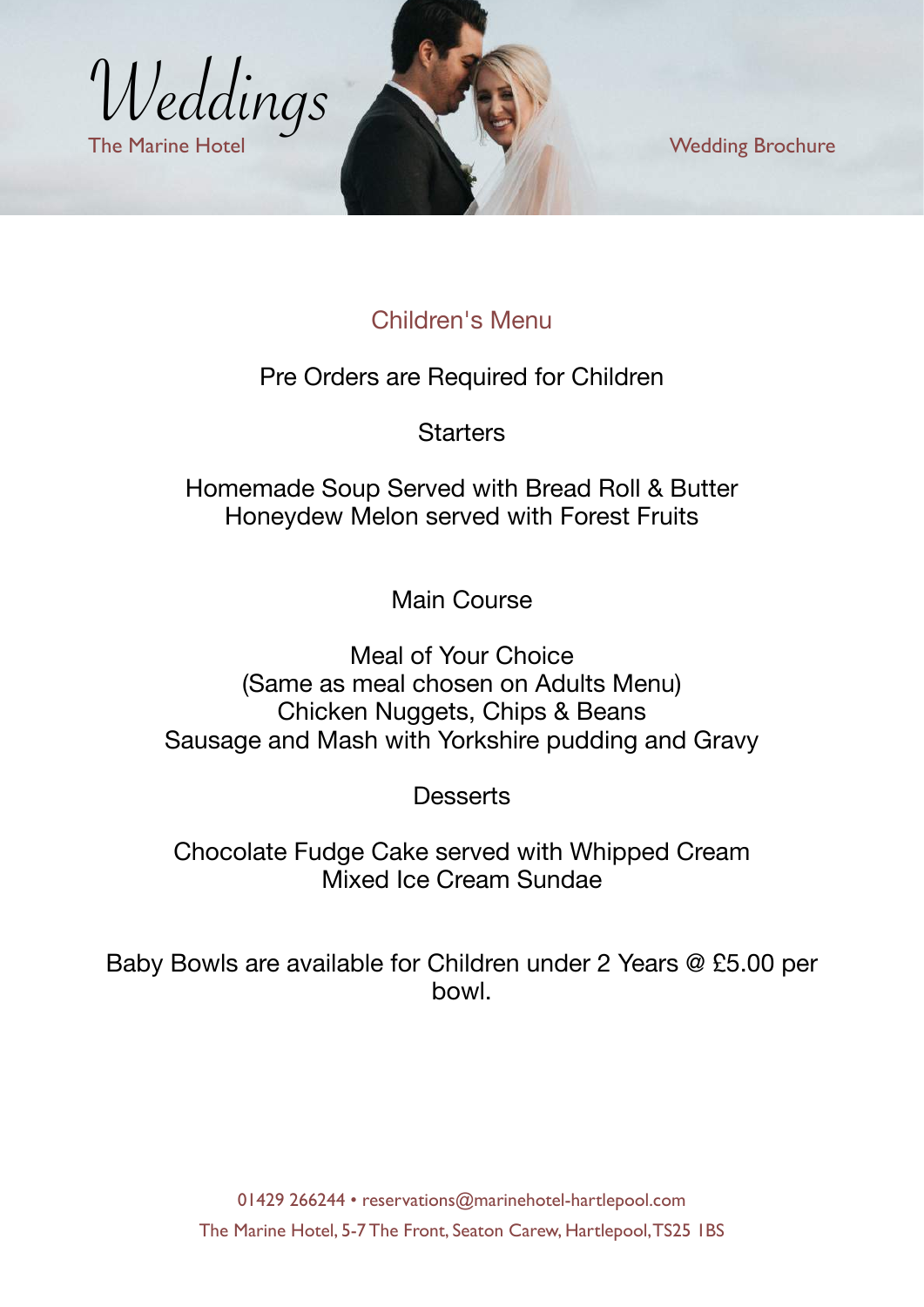

# Marine, Endeavour and Renaissance Package

#### Buffet Menu

Barbecue Chicken Wings

Cajun Seasoned Potato Wedges

Margherita Pizza

Sticky Barbecue and Honey Sausages

Oriental Selection

Garlic Bread

Sausage Rolls

Selection of Open Bun Sandwiches Sliced Ham, Grated Cheese, Egg Mayonnaise, Tuna & Cucumber

Beetroot Salad

**Crisps** 

Coleslaw

Cheese and Bacon Pasta Salad

Add a Dessert for an Extra £3.00 Per Person

01429 266244 • [reservations@marinehotel-hartlepool.com](mailto:reservations@marinehotel-hartlepool.com) The Marine Hotel, 5-7 The Front, Seaton Carew, Hartlepool, TS25 1BS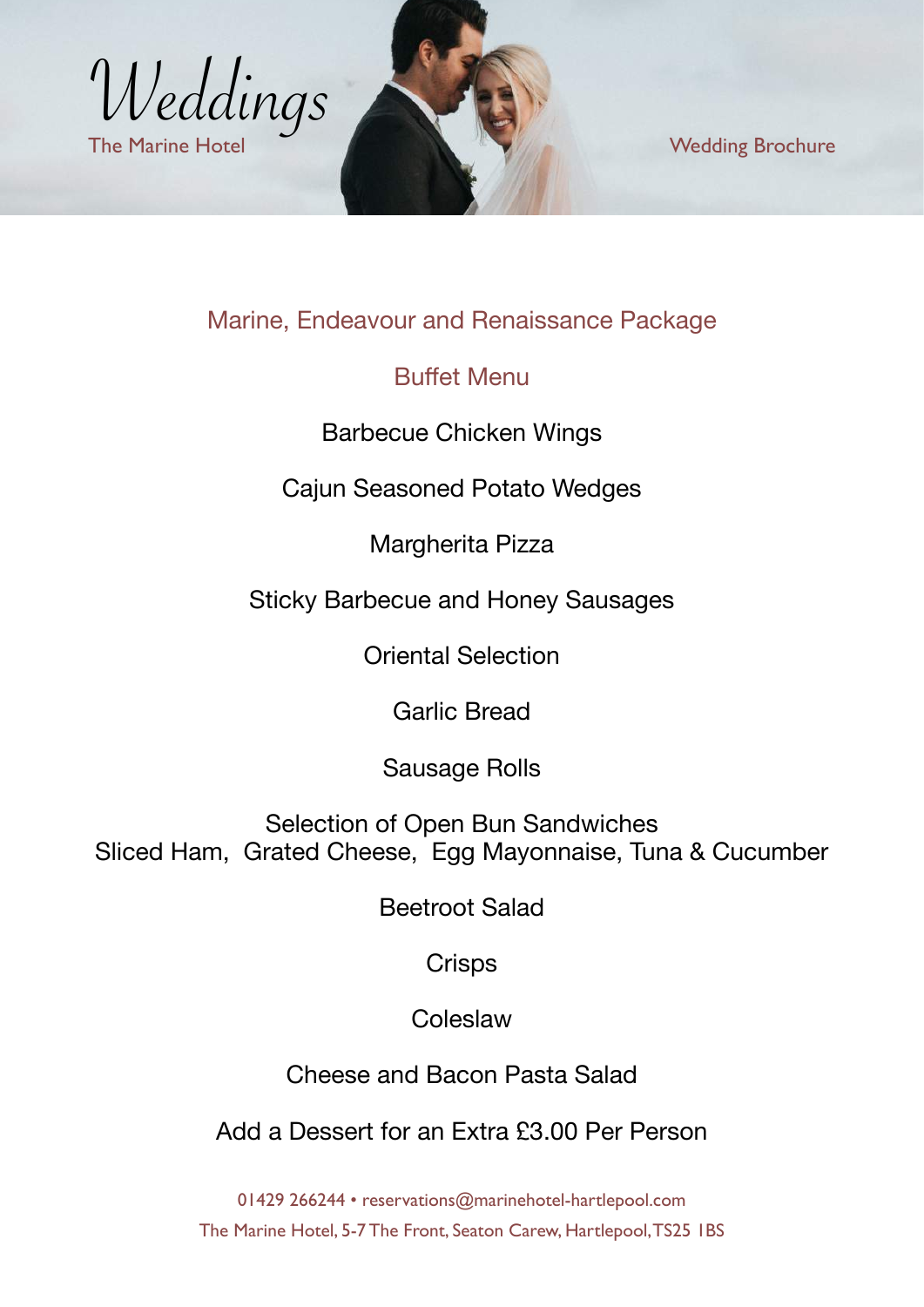

# Drinks Package

#### Available as a Wedding Package and Also Priced Separately

Arrival Drinks

Choose 2 From the List Below

| Whiskey                        |  |
|--------------------------------|--|
| Pimm's and Lemonade            |  |
| <b>Glass of Sparkling Wine</b> |  |
| <b>Bucks Fizz</b>              |  |
| <b>Fresh Orange Juice</b>      |  |
| <b>Post Mix Soft Drink</b>     |  |

 $£3.75$  per person £3.75 per person £3.75 per person £3.75per person £2.25 per person  $£2.25$  per person

We can also cater for other options if you have something different in mind

#### Wine with Your Meal

A Choice of One Glass of Either Red, White or Rose House Wine for Each Daytime Guest £3.75 per person

Toast With Your Meal

One Glass of Sparkling Wine for Each Daytime guest to Toast Your Marriage

£3.75 per person

Glass of Champagne £7.75 per guest ( not available with package deal)

01429 266244 • [reservations@marinehotel-hartlepool.com](mailto:reservations@marinehotel-hartlepool.com) The Marine Hotel, 5-7 The Front, Seaton Carew, Hartlepool, TS25 1BS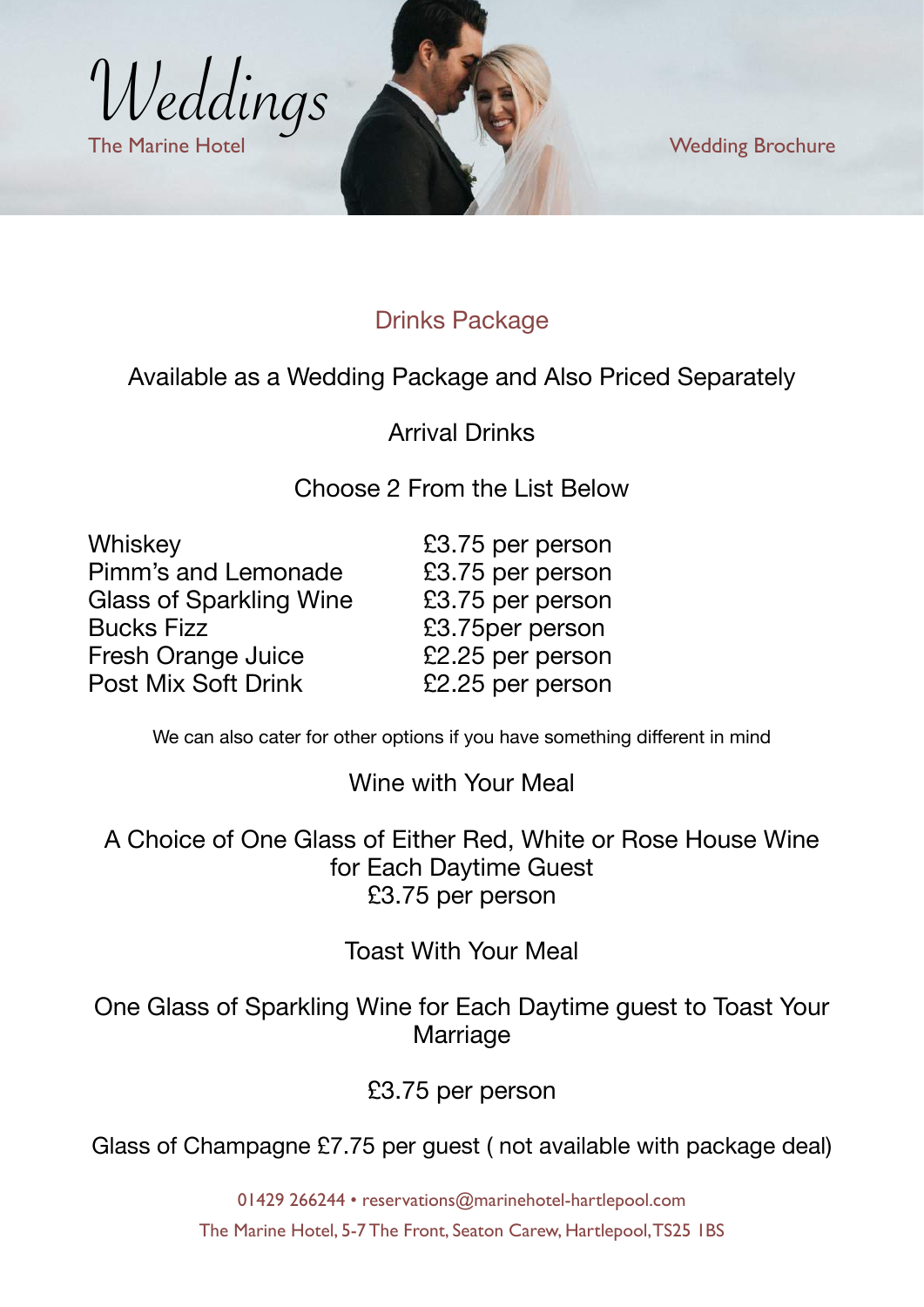

Bridal Suite and Guest Accommodation

All of our Rooms include En Suite Bathrooms, Flat Screen TV, Free WiFi, Complimentary Tea/Coffee Tray and a Full Traditional Cooked and Continental Breakfast

We have a variety of Rooms on Offer for Wedding Guests

Standard Room Executive Double **Suite** Duplex Family Room

#### Please Book Guest Accommodation Direct with the Hotel for Best Deals and Most Suitable Room

The Marine Hotel will offer the Bride and room a Complimentary Overnight Stay for their First Anniversary on the booking of a minimum of ten bedrooms on the evening of the wedding. This excludes the Bride and Grooms Room.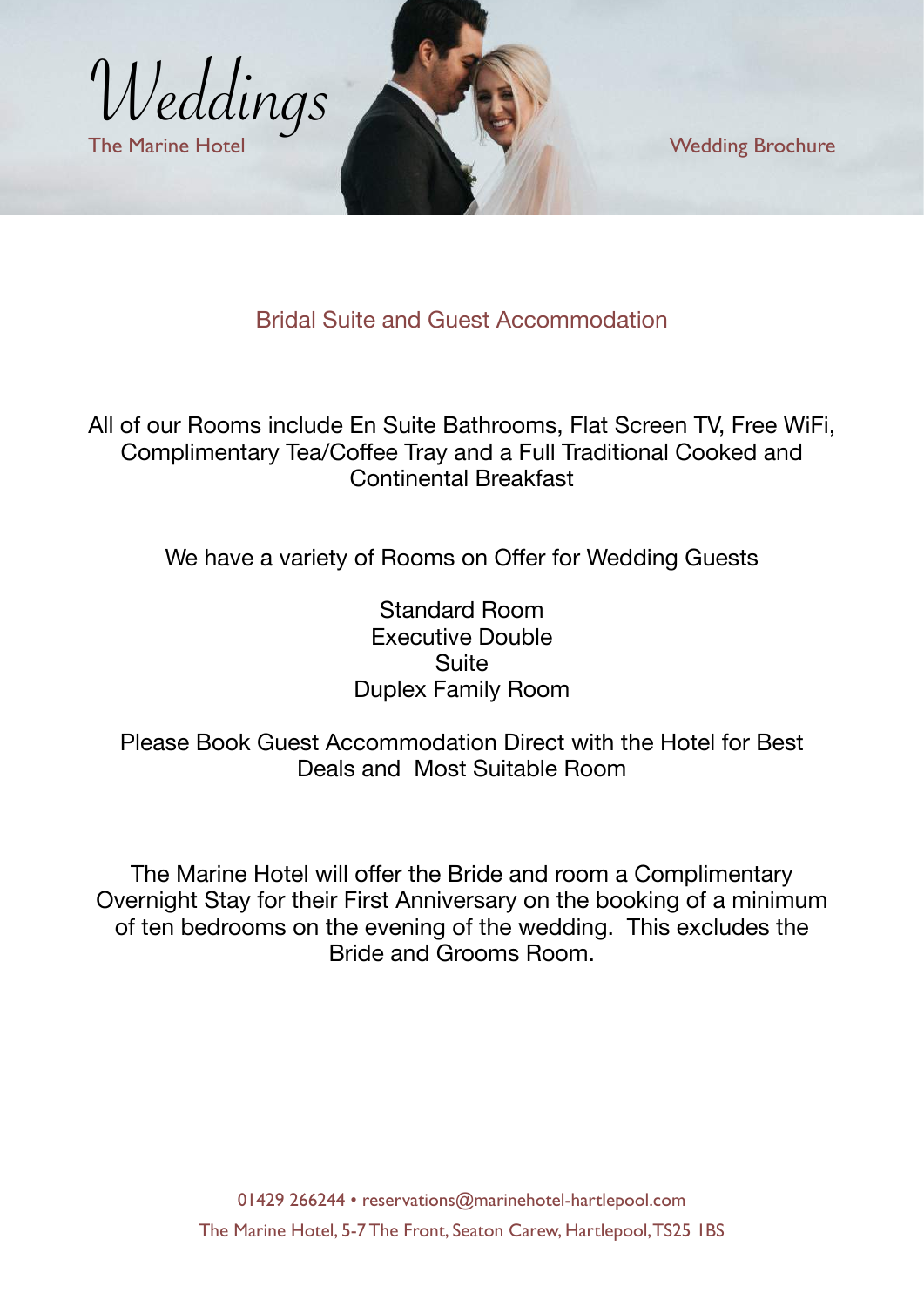

#### Terms and Conditions

**Confirmation** 

All bookings are considered provisional until a deposit of £150.00 is received and the attached contract is signed and returned. Confirmation, must be sent by the client and received within 14 days of making the provisional booking. If confirmation is not received within this period The Marine Hotel reserves the right to release the booking and re-let the facilities.

#### Terms of Payment

The Marine Hotel accepts various types of card and cash as forms of payment. We also accept payments made by cheque as long as they are cleared one week prior to the event. All outstanding payments should be paid no later than 4 weeks prior to the event. Please note, 2025 pricing subject to change.

> Cancellations 6 months plus - £150.00 (initial deposit) non refundable Between six months and three months - 25% of quoted rates Between 3 months and 1 month - 50% of quoted rates 1 month and under - 100% of quoted rates

We require advice on expected numbers 6 weeks prior to the event. Final numbers are required 4 weeks before the event, these will be the minimum numbers which will be charged to your account. Should the customer make a significant change to the programme or the expected number of guests, The Marine Hotel reserves the rights to amend rates and/or facilities.

If any items are to be delivered to the Hotel before the event, arrangements must be made with the company and the person making the delivery. The Marine Hotel will make its best endeavours for the safe keeping of such goods, but will not be held responsible for any loss or damage. Any equipment or personal effects brought into the Hotel by guests remain at their own risk and The Marine Hotel will not be liable in the event of loss, theft or damage.

Only food and beverages purchased from The Marine Hotel may be consumed on the premises.

The customer shall be responsible for any damage caused to The Marine Hotel, or furnishings, utensils or equipment therein by wilful actor default of the customer and shall

> 01429 266244 • [reservations@marinehotel-hartlepool.com](mailto:reservations@marinehotel-hartlepool.com) The Marine Hotel, 5-7 The Front, Seaton Carew, Hartlepool, TS25 1BS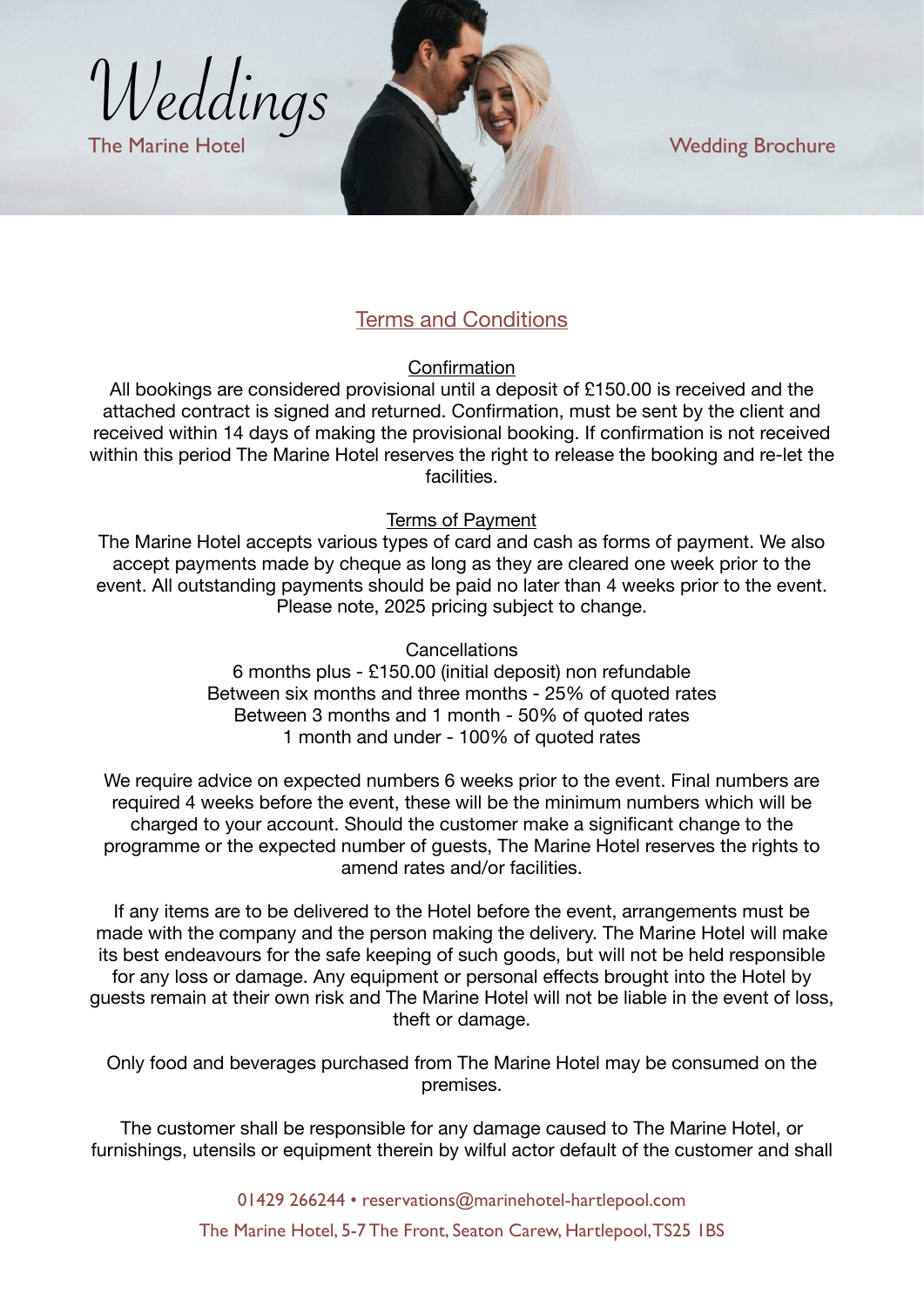

pay to the company on demand the amount required to make good or remedy such damage.

Prior approval must be obtained if you wish to fix items on the walls, floors or ceilings. Blu Tack or Cellotape is not permitted on wallpapered areas. The company accept no responsibility for equipment used or supplied by the customer. The Marine Hotel advises the customer that if the equipment of sufficient value the customer should take out suitable insurance. Further more we strongly recommend insurance inline of cancellation and suggest you contact your preferred broker if you deem this to be prudent.

The Marine Hotel reserves the right to object to the employment of any unsuitable outside agent by the customer and will without obligation, be pleased to give the customers and guests the benefit of their advice or recommendations in this connection.

The organiser shall be responsible for the orderly conduct of guests and shall ensure they have regard to any regulations imposed by any competent authority and that nothing will be done that will constitute a breach of the law. In particular the customer shall ensure there is no illegal gaming or betting.

The Marine Hotel reserve the right to cancel any bookings forthwith and without liability on its part in the event of any damage or destruct of The Marine Hotel by fire or any other cause, any sages of Labour or food supplies, industrial unrest, or any cause beyond the control of the company which shall prevent it performing to its obligations in connection with any booking.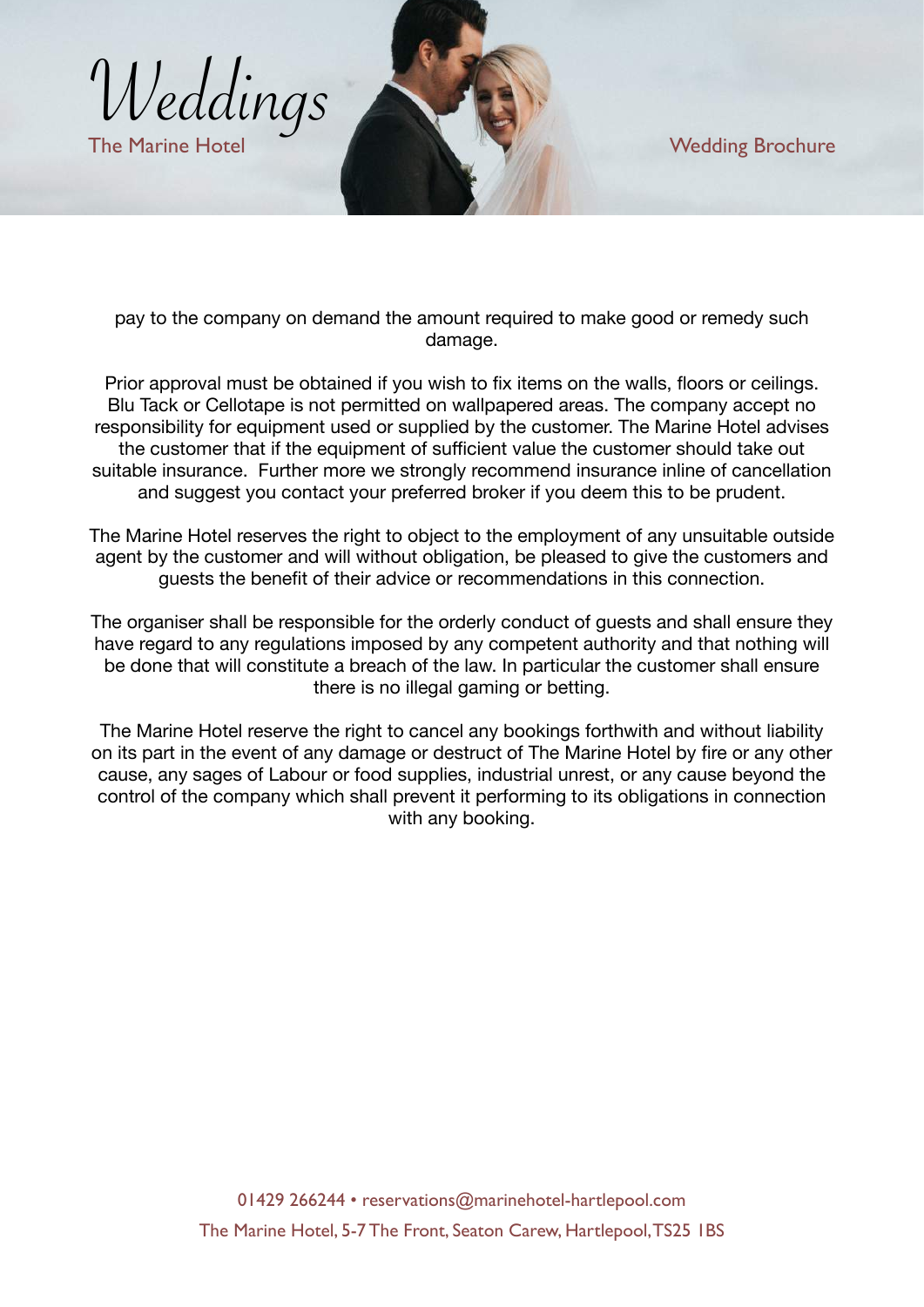

#### Contract of Agreement

I can confirm that I have read through and understand all of The Marine Hotels Wedding Package Brochure. We are happy to agree to all of the terms and conditions which are brought forward to us in order for us to hold our wedding at The Marine Hotel.

Any information which I may not have understood has been fully explained to me in great detail prior to our signatures of agreement.

I hereby agree by all of the terms and conditions which are within this wedding packages/

Signature 1\_\_\_\_\_\_\_\_\_\_\_\_\_\_\_\_\_ Date\_\_\_\_\_\_\_\_\_\_\_\_\_\_\_\_

| Date |  |
|------|--|
|      |  |

Signature 2 \_\_\_\_\_\_\_\_\_\_\_\_\_\_\_\_ Date \_\_\_\_\_\_\_\_\_\_\_\_\_\_\_\_\_

Wedding Co-ordinator Signature

**Date** 

\_\_\_\_\_\_\_\_\_\_\_\_\_\_\_\_\_\_\_\_

01429 266244 • [reservations@marinehotel-hartlepool.com](mailto:reservations@marinehotel-hartlepool.com)

\_\_\_\_\_\_\_\_\_\_\_\_\_\_\_\_\_\_

The Marine Hotel, 5-7 The Front, Seaton Carew, Hartlepool, TS25 1BS